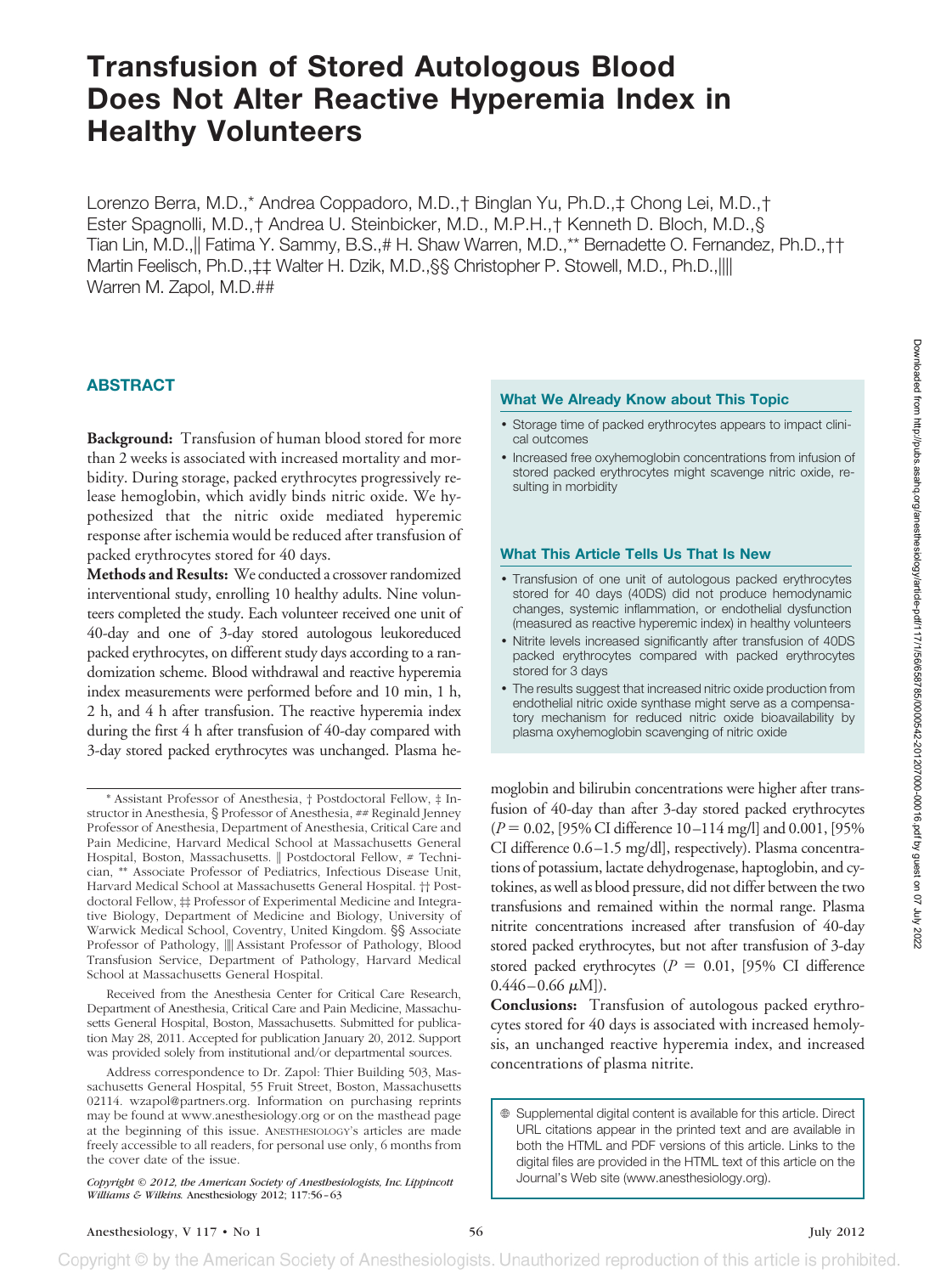**A**PPROXIMATELY 15 million units of packed erythrocytes are transfused each year in the United States.<sup>1</sup> Blood transfusion represents one of the greatest advances of modern medicine and can be life saving; however, transfusion poses a risk of several infectious and noninfectious hazards. Recently, packed erythrocytes storage time has been related to adverse clinical outcomes. Evidence from retrospective investigations suggests that transfusing blood stored for a prolonged period of time (more than 14 days of storage) can increase mortality and morbidity after cardiac surgery and trauma,  $2,3$  but these findings are controversial<sup>4</sup> and the underlying mechanisms remain to be elucidated.

Many biochemical and physical changes in packed erythrocytes appear related to the duration of storage.<sup>5</sup> The increased fragility and hemolysis of packed erythrocytes stored for longer periods leading to increased plasma-free oxyhemoglobin concentrations and, consequently, enhanced scavenging of nitric oxide has been suggested as a central mechanism producing storage-related adverse effects after transfusion.<sup>6</sup> A widespread reduction of nitric oxide bioavailability due to enhanced removal of nitric oxide by circulating free oxyhemoglobin, as well as hemoglobin in lipid-enclosed microparticles of erythrocytes, could produce inflammatory, thrombotic, and vasoactive effects. $7,8$ 

Nitric oxide bioavailability within blood vessels can be assessed by the vasodilator response that follows 5 min of regional limb ischemia, a response entitled postischemic reactive hyperemia. This vasodilation response is usually assessed noninvasively by either ultrasonic measurement of brachial artery flow-mediated dilation or by calculating the reactive hyperemia index (RHI) after measurement of the pulse volume amplitude *via* peripheral arterial tonometry (PAT).9 A reduction of flow-mediated dilation or RHI has been reported when hemoglobin is released into plasma, such as in sickle cell disease,  $^{10}$  malaria,  $^{11}$  or during hemodialysis.<sup>12</sup> A complementary approach to assess the fate of nitric oxide is by nitric oxide metabolite profiling in blood. Nitric oxide metabolism is complex and is influenced by many factors, including diet, orogastric bacterial colonization and metabolism, oxygenation status, antioxidant capacity, and hemolysis.13 After its synthesis from arginine by endothelial nitric oxide synthase, luminally released nitric oxide is rapidly oxidized to nitrite and nitrate. A small fraction of nitric oxide reacts with proteins, generating nitrosation products, such as S-nitrosothiols (RSNO) and N-nitrosamines (RNNO).<sup>14</sup> The impairment of endothelial function, as assessed by flowmediated dilation or RHI of patients with cardiovascular risk factors, is correlated with reduced plasma concentrations of nitrite<sup>15</sup> and nitrosation products,<sup>16</sup> suggesting that decreased concentrations of either species reflect reduced nitric oxide bioavailability.

We hypothesized that transfusion of 40-day stored (40DS) packed erythrocytes into healthy volunteers would result in impaired peripheral vascular function, as reflected by a reduced RHI, and would be associated with increased plasma hemoglobin compared with transfusion of 3-day stored (3DS) packed erythrocytes. We measured greater concentrations of cell-free hemoglobin in both stored packed erythrocytes supernatant and the plasma of volunteers transfused with 40DS packed erythrocytes. Circulating nitrite concentrations in plasma were higher in volunteers transfused with 40DS packed erythrocytes compared with 3DS packed erythrocytes, whereas RHI was unchanged and cytokines were not detectable after packed erythrocytes transfusion.

## **Materials and Methods**

### *Study Design*

All procedures were approved by the local Institutional Review Board (Partners Human Research Committee, Boston, Massachusetts) and enrolled participants provided written informed consent.

In this crossover study of healthy volunteers, biochemical and physiologic data were collected before and after receiving a 3DS or 40DS autologous packed erythrocytes transfusion. During the first phase of the study, volunteers donated one unit of blood that was leukoreduced and stored as packed cells in additive solution AS-1 (Adsol, Fenwal Inc., Lake Zurich, IL) following American Association of Blood Bank standards,  $^{17}$  and then transfused over 1 h after either 3 or 40 days of storage at 4°C in the Massachusetts General Hospital Blood Bank. During the second phase of the study, one unit of packed erythrocytes was collected from the same volunteer and then transfused after either 3 or 40 days of storage. By the end of the study, each volunteer had received both a 3DS and a 40DS packed erythrocytes unit. There was an interim period of 2 weeks between the two phases of the study. The order of new and old blood administration was randomized. Block randomization was used with an allocation ratio of 1:1. Blood bank and laboratory personnel were blinded to the patient's treatment group. Volunteers fasted for at least 8 h before each transfusion. On the day of transfusion, they received one packed erythrocytes unit of more than 1 h. During the subsequent 4 h, they remained on bed rest, and hemodynamic measurements and venous blood sampling were performed.

## *Population*

We recruited volunteers (five females and five males) through the Massachusetts General Hospital and Partners clinical studies website. Volunteers were screened over the phone for inclusion and exclusion criteria, and if eligible they were invited for a physical examination and blood testing. Our inclusion criteria were: age older than 18 yr and younger than 40 yr; body mass index between 18 and 25 kg/m<sup>2</sup>; a normal physical examination; a total hemoglobin concentration greater than 12.5 g/dl before the two blood donations; blood tests within normal values (leukocyte and platelet count; electrolytes, urea, creatinine, glucose, and transaminase concentrations). Exclusion criteria were: psychiatric disturbances; systemic disease with or without any functional limitation;

Copyright © by the American Society of Anesthesiologists. Unauthorized reproduction of this article is prohibited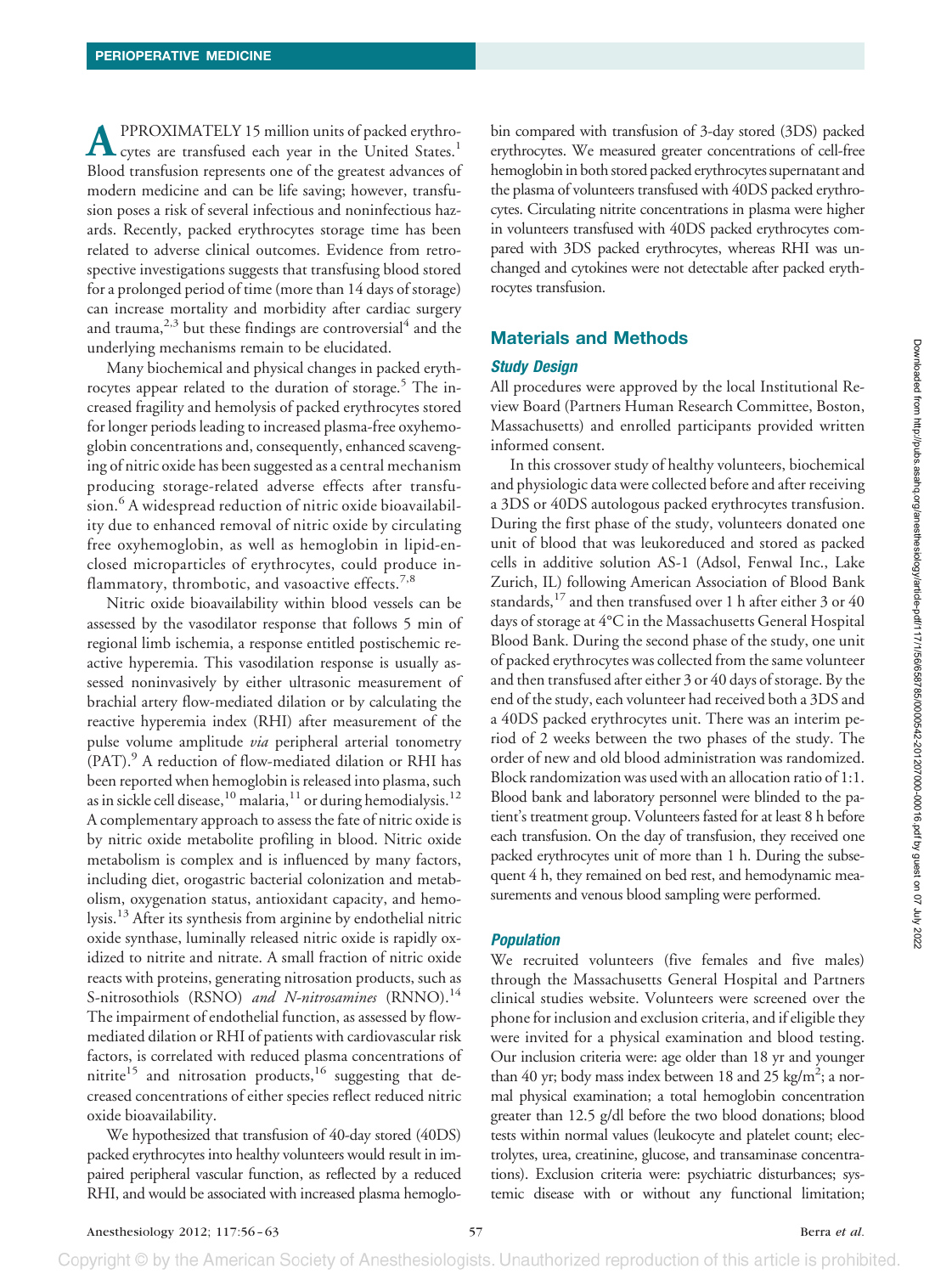pregnancy, as determined by urine pregnancy test; active smoking or less than 1 yr of smoking cessation; alcohol use (consuming more than 0.5 l/day of wine or equivalent); any use of medications during the past 7 days; antibiotic use within 48 h before blood donation; having received or donated blood in the past 4 months; any type of cancer; or being enrolled in another research study. The study was conducted between July and November 2010 at the Massachusetts General Hospital Blood Bank, Boston, Massachusetts.

### *Reactive Hyperemia Index*

We measured the RHI to assess digital vasodilatory capacity after 5 min of transitory arm ischemia. Patients were supine in a quiet, temperature-controlled room. Inflatable probes were placed on the index finger of each hand. Pulse volume amplitude was measured *via* PAT using the EndoPAT 2000 instrument (Itamar Medical Ltd., Caesarea, Israel). After 5 min of PAT recording (preischemia phase), the brachial blood pressure cuff was inflated for 5 min (ischemic phase) to a pressure of 250 mmHg producing transitory ischemia of one arm (verified by absence of PAT signal). The cuff was then released (postischemia phase), and the PAT signal recorded for another 5 min.

The PAT ratio (postischemia to preischemia PAT amplitude) was calculated for each 30-s interval of the postischemia phase in the test finger and then divided by the ratio of the control finger to account for any systemic hemodynamic changes.18 RHI was defined as the mean PAT ratio during the 5 min of hyperemia after cuff release. RHI was assessed before transfusion and again at 10 min, 1 h, and 4 h after the end of the transfusion. Changes from baseline were considered for statistical analysis.

### *Blood Tests*

Concentrations of leukocytes, platelets, and plasma bilirubin, lactate dehydrogenase, and potassium were measured before transfusion and 4 h after the completion of transfusion. The concentration of haptoglobin (GenWay Biotech, Inc., San Diego, CA) was measured before transfusion, and at 1 and 4 h after transfusion ended. The concentration of plasma hemoglobin (BioAssaySystems, Hayward, CA), as well as nitric oxide metabolites<sup>19</sup> (nitrite, nitrate, RNNO, and RSNO) in both plasma and erythrocytes, were measured before transfusion, and at 10 min, 1 h, 2 h, and 4 h after transfusion ended.

In addition, an aliquot of blood from each unit of packed erythrocytes was collected at the end of the assigned storage period to measure plasma hemoglobin and nitric oxide metabolite concentrations.

Plasma concentrations of interleukin (IL)-1 $\beta$ , IL-6, IL-8, IL-10, IL-12p70, and tumor necrosis factor were measured using a BD™ Cytometric Bead Array Human Inflammatory Cytokine Kit (BD Biosciences, San Jose, CA) with a minimum detectable concentration of cytokine of 20 pg/ml.

Further information is provided in Methods, Supplemental Digital Content 1, [http://links.lww.com/ALN/A843,](http://links.lww.com/ALN/A843) where measurements of haptoglobin, plasma hemoglobin, nitric oxide metabolites, and plasma cytokines are described in detail.

## *Vital Sign Parameters*

Blood pressure and heart rate were recorded with a Propaq monitor (Welch Allyn Inc., Skaneateles Falls, NY) at 10-min intervals before and during transfusion, and over the 4 h after completion of the transfusion.

## *Statistical Analysis*

The number of patients enrolled was determined as follows. We hypothesized a difference in RHI between the two transfusions of 0.4, and a SD of the difference in RHI for the same patient equal to 0.4. In the context of a crossover study, a total of 10 volunteers is adequate to provide a power greater than 80% to detect a treatment difference at a two-sided 0.05 significance level (primary endpoint). Continuous variables are expressed as mean (SD), unless otherwise specified. RHI, plasma nitrite, and plasma hemoglobin are expressed as mean difference between the 3DS and the 40DS blood transfusion; the 95% CI is provided. Differences in pretransfusion values between males and females were analyzed by an independent sample Student *t* test. The effects of storage time (3 *vs.* 40 days) were assessed by a paired Student *t* test examining only the 4-h time point when analyzing variables collected before transfusion and at 4 h; by a two-way analysis of variance (ANOVA) for repeated measures when analyzing variables collected before transfusion and repeatedly thereafter. The ANOVA for repeated measures analysis was performed using multiple timepoints (before transfusion and 10 min, 1 h, 2 h, and 4 h after) and the two transfusions (3DS and 40DS blood) as within-patients factors. Thus, this model took into account the fact that each patient underwent multiple measurements (both before and after transfusion) and received both transfusions (3DS and 40DS blood). We report *P* values of the two-way ANOVA comparing the effects of the two-storage periods (3DS *vs.* 40DS). A Bonferroni correction was used for *post hoc* tests.

Eight blood samples were grossly hemolyzed of a total of 108, and were excluded for analysis of plasma hemoglobin (further information is provided in Supplemental Digital Content 1, [http://links.lww.com/ALN/A843\)](http://links.lww.com/ALN/A843). The SPSS EM algorithm was used for imputation of missing data (the plasma hemoglobin levels) in ANOVA analyses, after checking with Little Missing Completely At Random test.<sup>20</sup> Linear regressions were performed using a nonparametric test (Spearman correlation coefficient). RHI and nitric oxide metabolite data were natural-logarithm transformed and followed a normal distribution.<sup>18</sup> Statistical analyses were performed using SPSS software version 18.0 (Chicago, IL). Statistical significance was reached when  $P < 0.05$ .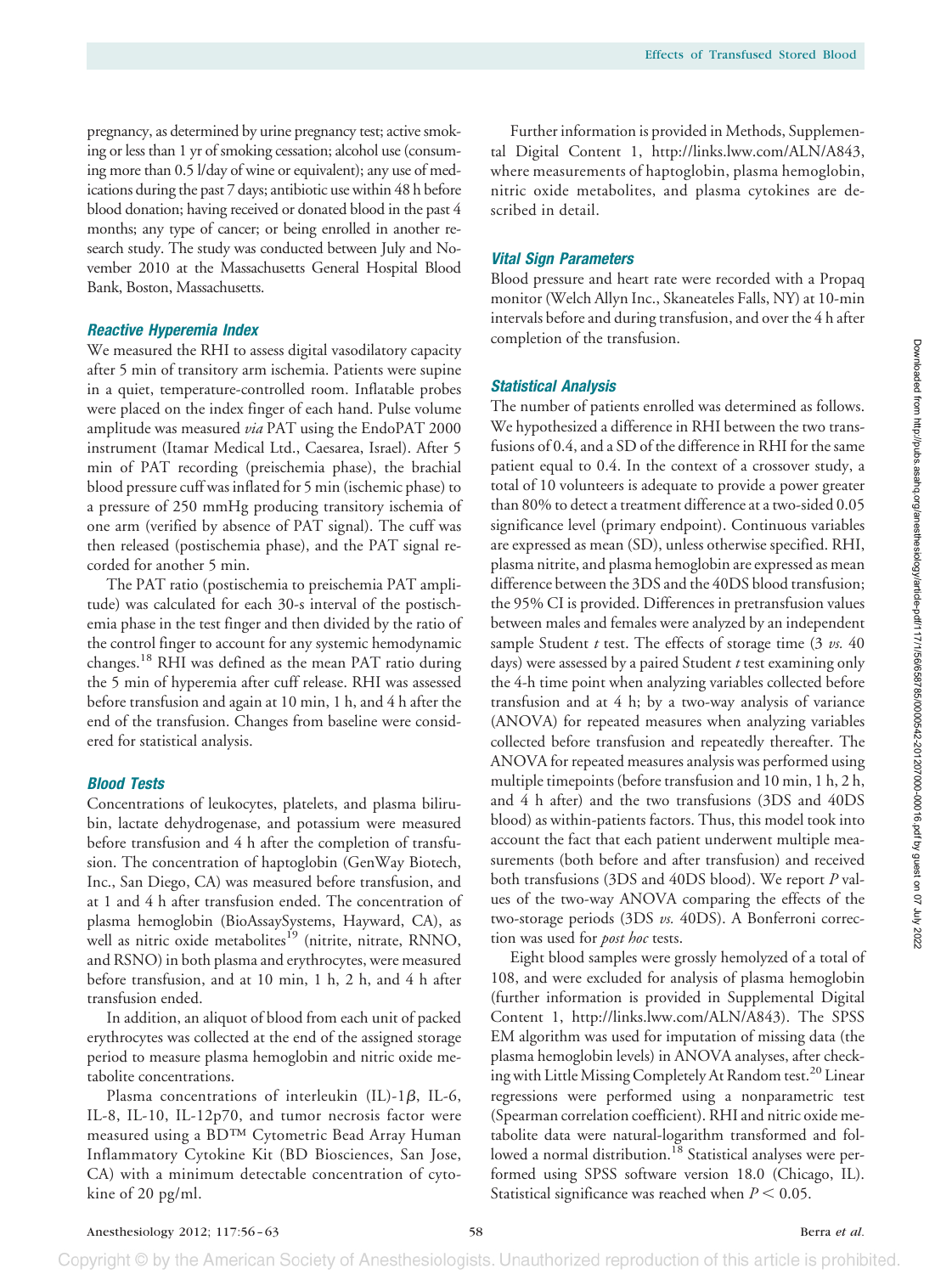

**Fig. 1.** Study protocol and randomization. Ten healthy volunteers were enrolled and received one unit of 3DS and one of 40DS packed erythrocytes in random order. One patient was excluded because of anemia and failure to meet criteria for the second blood donation.  $3DS$  and  $40DS =$  blood stored for 3 and 40 days, respectively.

## **Results**

Of the 10 healthy volunteers that we recruited, 9 (5 males and 4 females) completed the study. One volunteer could not donate blood a second time because of a persistently low hemoglobin concentration (less than 12.5 g/dl) after the first blood donation. Because she did not meet our inclusion criteria, she was excluded from the analysis (fig. 1). Demographics and study population characteristics before autologous transfusion are shown in table 1. Reactive hyperemia index was recorded before and after blood transfusion and trace is shown in figure 2. Pretransfusion levels of total hemoglobin were higher before the transfusion of 40DS compared with the 3DS packed erythrocytes (table 2). All the other pretransfusion measurements did not differ.

No major adverse events (dyspnea, hypotension, skin rash, etc.) occurred after transfusion of either 3DS or 40DS packed erythrocytes.

#### *Vital Signs*

The difference in systolic blood pressure after transfusion of 40DS packed erythrocytes, compared with 3DS packed erythrocytes, was not statistically significant ( $P = 0.37$ , fig. 3A). Heart rates also did not differ.

#### *Reactive Hyperemia Index*

Due to a slight difference of RHI at baseline, changes from baseline were considered in the RHI statistical analysis. The vascular hyperemic response as assessed by RHI was unchanged after transfusion of 40DS packed erythrocytes compared with transfusion of 3DS packed erythrocytes (mean difference 0.110; 95% CI  $-0.477-0.677$ ;  $P = 0.67$ , fig. 3B). Exemplary RHI recordings at 4 h after transfusion 3DS and 40DS packed erythrocytes are provided in figure 2.

### *Hemolysis*

Transfusion of 40DS packed erythrocytes resulted in plasma hemoglobin levels higher than those after 3DS packed erythrocytes (mean difference 62 mg/l;  $95\%$  CI 10-114;  $P = 0.02$ , fig. 3C). The *post hoc* analysis showed an increase of plasma hemoglobin levels at 1 h, 2 h, and 4 h after transfusion of 40DS packed erythrocytes in comparison with pretransfusion plasma levels, and an increase at 10 min after transfusion of 3DS packed erythrocytes. The *post hoc* analysis showed a significant difference of plasma hemoglobin levels after 4 h, comparing 40DS and 3DS packed erythrocytes transfusions. Plasma haptoglobin levels did not differ after transfusion of stored packed erythrocytes ( $P = 0.49$ , fig. 3D).

Total bilirubin levels at 4 h after transfusion of 40DS packed erythrocytes correlated with the level of plasma hemoglobin (Spearman  $\rho = 0.94, P < 0.001$ ) and were higher than after transfusion of 3DS packed erythrocytes  $(P =$ 0.001, [95% CI difference 0.6 –1.5 mg/dl], table 2), whereas plasma lactate dehydrogenase and potassium concentrations did not differ.

**Table 1.** Study Population Characteristics before Autologous Transfusion

|                           | Overall Population ( $n = 9$ ) | Males ( $n = 5$ ) | Females ( $n = 4$ ) | P Value |  |
|---------------------------|--------------------------------|-------------------|---------------------|---------|--|
| Age, yr                   | $26 + 4$                       | $26 + 2$          | $27 + 5$            | 0.59    |  |
| Height, m                 | $1.75 \pm 0.11$                | $1.80 \pm 0.09$   | $1.68 \pm 0.1$      | 0.08    |  |
| Weight, kg                | $72 \pm 11$                    | $80 + 7$          | $63 \pm 8$          | $0.03*$ |  |
| Body mass index, $m^2/kg$ | $23.6 \pm 2$                   | $24.5 \pm 0.8$    | $22.5 \pm 2.5$      | 0.13    |  |
| Heart rate, beats/min     | $66 \pm 7$                     | 61 $\pm$ 4.9      | $71 \pm 3.5$        | $0.02*$ |  |

 $* P < 0.05$  by *t* test comparing males to females.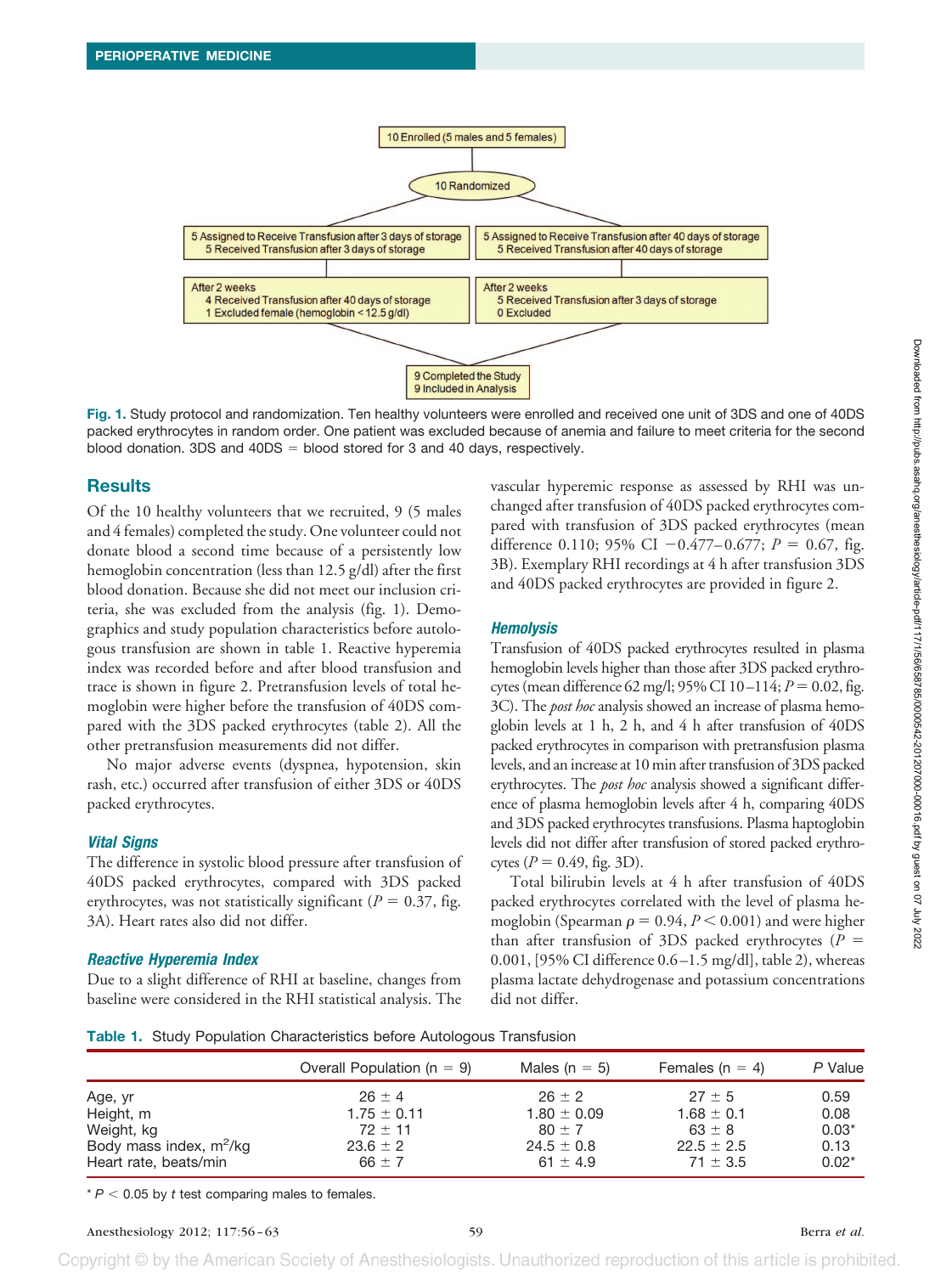

**Fig. 2.** Examples of peripheral arterial tonometry (PAT) measurements. PAT recording in one patient 4 h after transfusion of either (*A*) 3DS or (*B*) 40DS packed erythrocytes. The brachial blood pressure cuff was deflated to elicit the hyperemic response after 5 min of inflation to 250 mmHg (*arrows*). 3DS and  $40DS = blood stored for 3 and 40 days, respectively.$ 

#### *Inflammation and Platelets*

The leukocyte count did not differ after transfusion of 40DS compared with 3DS packed erythrocytes ( $P = 0.06$ , fig. 3E). Platelet count did not differ at 4 h after transfusion of 40DS or 3DS packed erythrocytes. Transfusion with either 40DS or 3DS did not alter plasma cytokine levels (IL-1 $\beta$ , IL-6, IL-8, IL-10, IL-12p70, and tumor necrosis factor), which remained below the detectable threshold at all times.

### *Nitric Oxide Metabolites*

The plasma concentration of nitrite was higher after transfusion of 40DS packed erythrocytes compared with 3DS packed erythrocytes (mean difference 0.256  $\mu$ M; 95% CI 0.446 – 0.66;  $P =$ 0.01, fig. 3F). The *post hoc* analysis showed a significant increase at 1, 2, and 4 h after the transfusion of 40DS packed erythrocytes. Concentrations of other nitric oxide metabolites (nitrate, RNNO, RSNO) did not significantly differ after the two transfusions both in plasma and erythrocytes (see figure, Supplemental Digital Content 2, [http://links.lww.com/ALN/A844,](http://links.lww.com/ALN/A844) which represents plasma concentrations of nitrate, RNNO, RSNO, and erythrocyte concentrations of nitrate, nitrite, RNNO, and RSNO). Plasma RNNO concentration measured 4 h after transfusion was correlated with the RHI after transfusion of 40DS packed erythrocytes, but not after transfusion of 3DS packed erythrocytes (Spearman  $\rho = 0.7$  and  $P = 0.03$  *vs.*  $P =$ 0.86, respectively).

#### *Blood Sampled from Packed Erythrocytes Storage Bags*

After 40 days of storage, plasma hemoglobin in the storage bag supernatant was higher than that observed after 3 days of



**Fig. 3.** Effects of transfusing 3 and 40 day stored autologous packed erythrocytes. Measurements of *in vivo* (*A*) systolic blood pressure, (*B*) reactive hyperemia (RH) index, (*C*) plasma hemoglobin, (*D*) haptoglobin, (*E*) leukocytes (white blood cells), and (*F*) nitrite before and after transfusions of either 40DS (*blue*) or 3DS (*red*). All data are represented as mean SE. \*  $P$  < 0.05 by two-way ANOVA for repeated measures analysis; log-transformed data were used for statistical analysis of RHI and nitrite.  $\dagger$   $P$   $<$  0.05 for *post hoc* within timepoint comparison of the two treatments.  $\ddagger, \ \S\ P < 0.05$  for *post hoc* comparison with pretransfusion values (40DS and  $3DS$  blood, respectively).  $3DS$  and  $40DS = blood$  stored for 3 and 40 days, respectively.

storage  $(1,120 \pm 440 \text{ vs. } 370 \pm 150 \text{ mg/L}, P < 0.001 \text{ by }$ paired Student *t* test). Intracellular and extracellular concentrations of nitric oxide metabolites did not differ in packed erythrocytes stored for 3 or 40 days (see Supplemental Digital Content 3, [http://links.lww.com/ALN/A845,](http://links.lww.com/ALN/A845) which is a

**Table 2.** Differences between Transfusion of 3DS and 40DS Blood

|                                                                                                                                                |                                                                                                   | <b>Before Transfusion</b>                                                                         |                                                    |                                                                                                   | 4 h after Transfusion                                                                             |                                                         |  |
|------------------------------------------------------------------------------------------------------------------------------------------------|---------------------------------------------------------------------------------------------------|---------------------------------------------------------------------------------------------------|----------------------------------------------------|---------------------------------------------------------------------------------------------------|---------------------------------------------------------------------------------------------------|---------------------------------------------------------|--|
|                                                                                                                                                | 3DS                                                                                               | 40DS                                                                                              | P Value                                            | 3DS                                                                                               | 40DS                                                                                              | P Value                                                 |  |
| LDH, U/L<br>Potassium, mEq/l<br>Total bilirubin, mg/dl<br>Indirect bilirubin, mg/dl<br>Platelet count, $\times 10^3/\mu l$<br>Hemoglobin, g/dl | $159 \pm 27$<br>$3.6 \pm 0.4$<br>$0.5 \pm 0.5$<br>$0.4 \pm 0.4$<br>$263 \pm 63$<br>$12.8 \pm 1.4$ | $166 \pm 21$<br>$3.7 \pm 0.4$<br>$0.7 \pm 0.8$<br>$0.6 \pm 0.8$<br>$285 \pm 71$<br>$13.6 \pm 1.6$ | 0.37<br>0.72<br>0.06<br>0.10<br>0.05<br>$< 0.001*$ | $153 \pm 22$<br>$3.7 \pm 0.4$<br>$0.6 \pm 0.8$<br>$0.6 \pm 0.8$<br>$249 \pm 55$<br>$12.9 \pm 1.4$ | $163 \pm 22$<br>$3.5 \pm 0.3$<br>$1.7 \pm 1.1$<br>$1.6 \pm 1.1$<br>$258 \pm 53$<br>$13.7 \pm 1.6$ | 0.10<br>0.05<br>$0.001*$<br>$0.01*$<br>0.29<br>$0.007*$ |  |

\* *P* < 0.05 by paired Student *t* test comparing transfusion of 3DS and 40DS blood.

 $LDH =$  lactate dehydrogenase; 3DS and 40DS = blood stored for 3 and 40 days, respectively.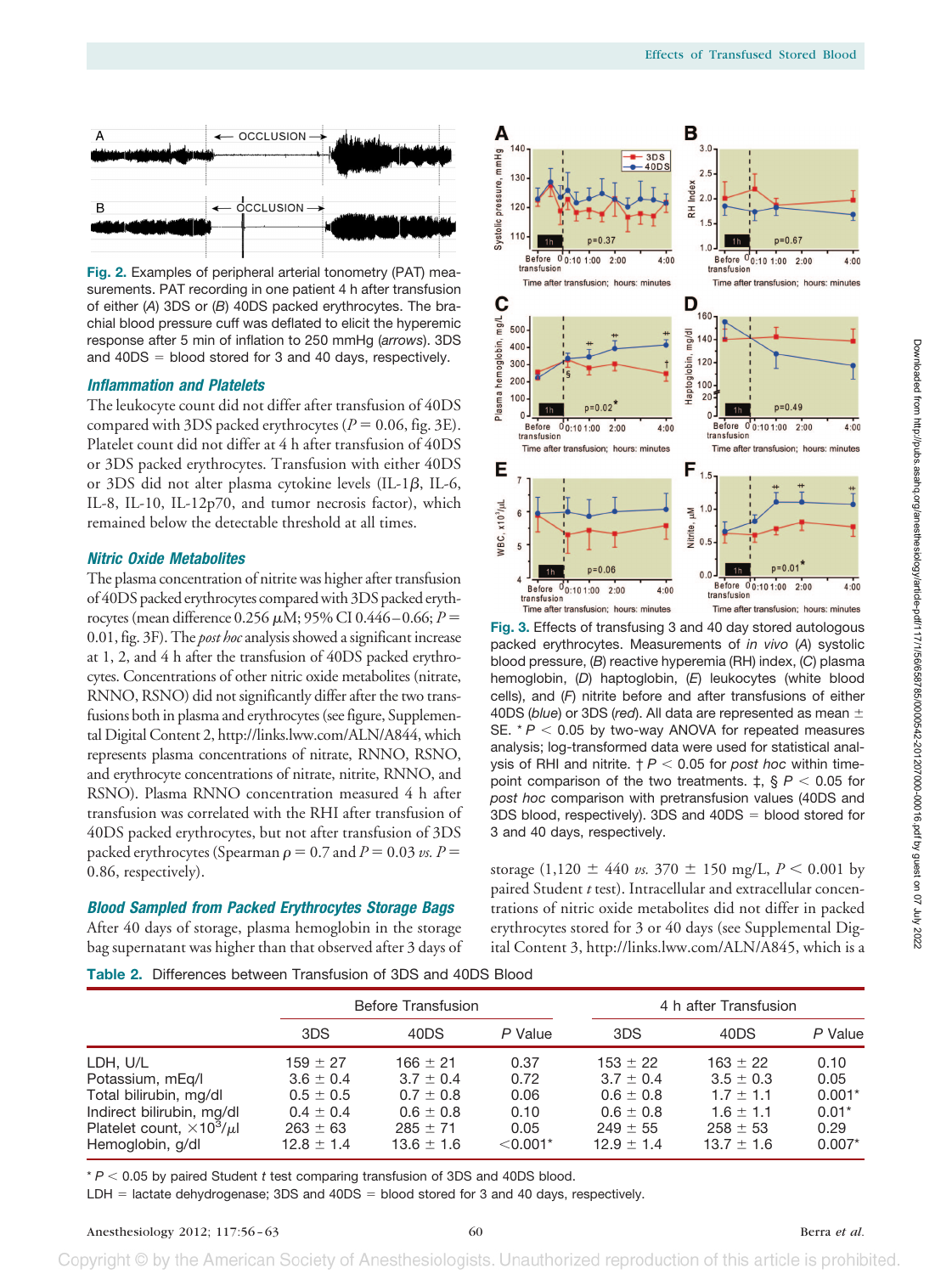table listing cell-free hemoglobin and nitric oxide metabolite concentrations in the stored erythrocytes bags).

### **Discussion**

This study focused on the hemodynamic, metabolic, and inflammatory effects of blood storage time. To eliminate confounding factors related to immune incompatibility, we transfused autologous leukoreduced packed erythrocytes. To exclude the effects of coexisting conditions or medication use, we enrolled young volunteers taking no medications. To magnify any possible deleterious effects of transfusing packed erythrocytes stored for a prolonged period of time, we maximized the difference in storage time between the two transfusions (3 days *vs.* 40 days, whereas current Food and Drug Administration regulations allow packed erythrocytes storage for up to 42 days before transfusion<sup>17</sup>) and used a crossover design (each patient receiving both autologous transfusions, with a 2-week rest period between each transfusion). To ensure the safety of our healthy volunteers, we transfused a relatively small amount of blood (one packed erythrocytes unit was approximately 6% of the circulating blood volume for males and 7.5% for females) over a relatively long period (1 h). In our study, systolic blood pressure and heart rate were unchanged after transfusing either 40DS or 3DS packed erythrocytes. These results suggest that the transfusion of one unit of packed erythrocytes stored for 40 days does not produce major hemodynamic changes in healthy volunteers.

In patients undergoing cardiac surgery, blood transfusion induces an inflammatory state, as reflected by induction of IL-6 and C-reactive protein.<sup>21</sup> In our study, the leukocyte concentration tended to be decreased after transfusion of 3DS but not 40DS packed erythrocytes, whereas plasma levels of IL-1 $\beta$ , IL-6, IL-8, IL-10, IL-12p70, and tumor necrosis factor did not differ. Recently Hod *et al.* reported a study comparing the autotransfusion of  $3-7$  day and  $40-42$  day stored autologous leukoreduced packed erythrocytes into healthy volunteers. Similar to our study, they report no increase of plasma IL-6 after transfusion.<sup>22</sup> Taken together, these similar results suggest that the transfusion of one unit of autologous packed erythrocytes stored for 40 days does not produce systemic inflammation in healthy volunteers. The absence of an inflammatory response to blood stored for a prolonged period of time may also be explained by several reasons. First, the use of autologous and leukoreduced packed erythrocytes avoids immune incompatibility; leukoreduction is commonly used to reduce transfusion-related febrile reactions, $^{23}$  cytomegalovirus transmission, and human leukocyte antigen alloimmunization in both the United States<sup>24</sup> and Europe.<sup>25</sup> Second, the absence of any diseases in our healthy volunteers may have reduced the susceptibility of the subjects to inflammation. Finally, the small amount of blood administered over a relatively long period may be more tolerable than transfusing a larger volume over a shorter time.

The vascular response following a brief period of arm ischemia, assessed by RHI, was not altered after transfusion

of 40DS packed erythrocytes compared with 3DS packed erythrocytes (rejection of the primary endpoint of the study). No previous clinical trial has reported functional testing of endothelial function after stored blood transfusion. Previous studies have demonstrated that the magnitude of the hyperemic response following ischemia, expressed by RHI levels, is dependent upon nitric oxide bioavailability.<sup>9</sup> Reduction of postischemic reactive hyperemia is commonly associated with increased levels of plasma hemoglobin.<sup>12,26</sup> In our study the increase of levels of cell-free hemoglobin after 40DS packed erythrocytes transfusion were similar to results found by Meyer *et al.,*<sup>12</sup> who found a reduction of flow-mediated dilation after hemodialysis. However, their patients had endothelial dysfunction at baseline whereas our healthy volunteers likely had normal vascular endothelium, capable of producing more nitric oxide as nitric oxide was scavenged by plasma hemoglobin without reducing RHI.

The nitric oxide scavenging activity of plasma hemoglobin is one possible mechanism by which transfusion of 40DS packed erythrocytes could reduce nitric oxide bioavailability, as suggested by the nitric oxide scavenging properties of plasma obtained from patients affected by hemolytic diseases.<sup>27,28</sup> In our study, the plasma hemoglobin concentration returned to pretransfusion values by 1 h after 3DS packed erythrocytes transfusion, but remained significantly increased at 4 h after transfusion of 40DS packed erythrocytes (fig. 3C). The transfusion of 40DS packed erythrocytes delivered 140 mg supernatant hemoglobin to the recipients' circulation, whereas transfusion of 3DS packed erythrocytes delivered only 50 mg. Considering an average circulating plasma volume of 3.1 l for hemoglobin distribution in our volunteers (3.3 l for males and 2.8 l for females), we estimate the average plasma concentration of hemoglobin should have acutely increased by 15 and 45 mg/l after the transfusion of 3DS and 40DS packed erythrocytes, respectively. However, we measured a much greater increase in plasma hemoglobin at 10 min after transfusion of 3DS and 40DS packed erythrocytes (70 and 110 mg/l, respectively). Thus, the cell-free hemoglobin present in the packed erythrocytes storage bag is insufficient to account for these increments, and lysis of damaged erythrocytes after transfusion is likely to contribute to the elevation of plasma hemoglobin. The observation that plasma hemoglobin increased at 1 h, 2 h, and 4 h after the transfusion of 40DS packed erythrocytes, but not 3DS packed erythrocytes, suggests that erythrocytes stored for long periods have greater damage and are more susceptible to posttransfusion hemolysis. This finding is consistent with the fact that approximately 25% of transfused human radiolabeled erythrocytes stored for 42 days disappear from the circulation within 24  $h$ .<sup>29</sup> Other evidence of increased hemolysis includes the higher levels of bilirubin and a trend to reduced haptoglobin levels after transfusion of 40DS but not 3DS packed erythrocytes. Hod *et al.* reported similar elevations of bilirubin after autologous transfusions and no changes of haptoglobin levels.<sup>22</sup>

Copyright © by the American Society of Anesthesiologists. Unauthorized reproduction of this article is prohibited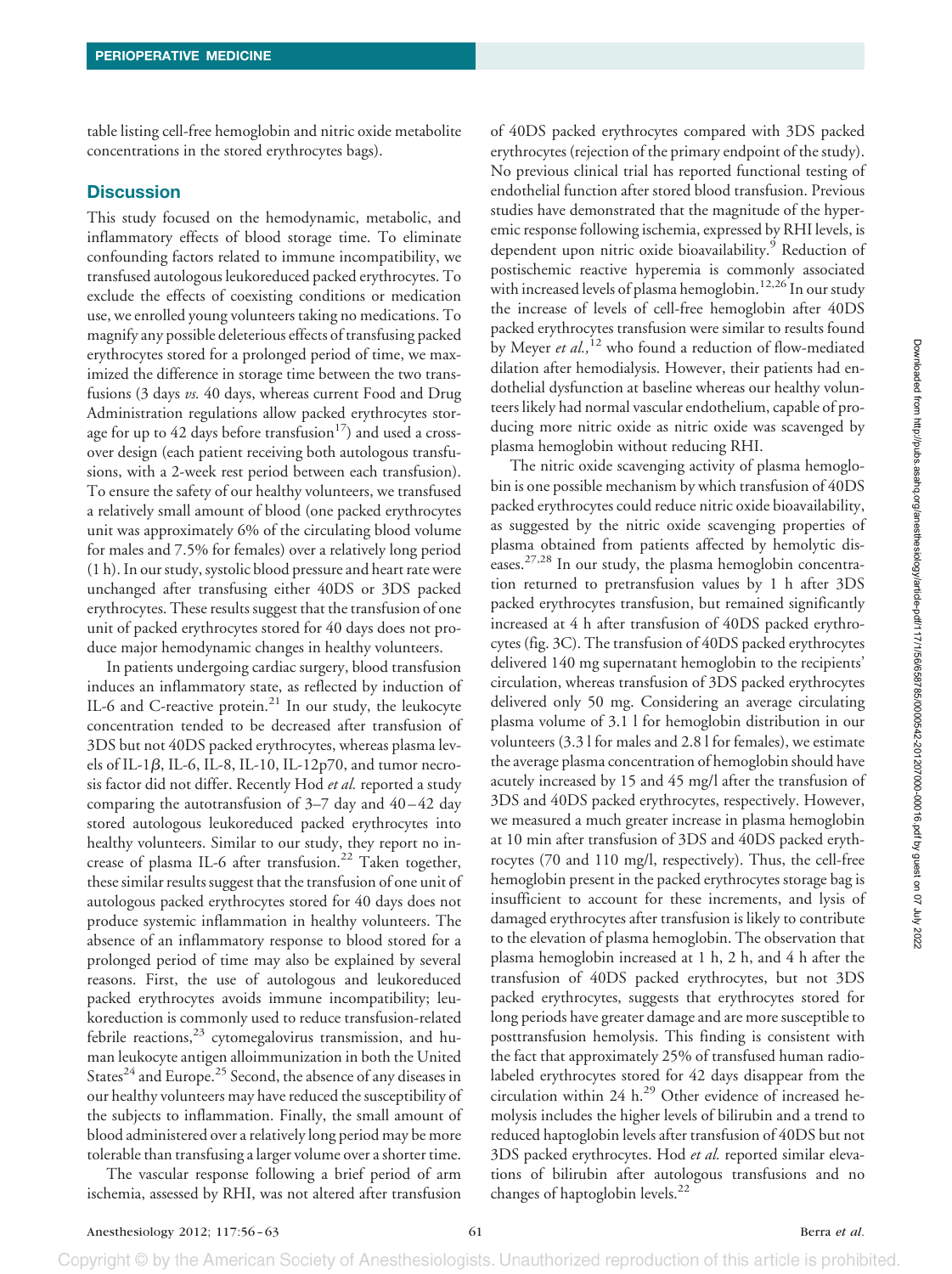Among other molecules that possibly influence local nitric oxide bioavailabilty, S-nitrosylated hemoglobin has been proposed as a possible mediator of the storage lesion effects. In our study, total erythrocytic RSNO levels (which include S-nitrosylated hemoglobin) were low and did not differ significantly in the packed erythrocytes storage bags after 3 or 40 days of storage, and in the recipient's blood after transfusion. A similar trend was seen for plasmatic RSNO levels after transfusion, which would include cell-free S-nitrosylated hemoglobin. Our findings are consistent with a previous report showing that S-nitrosylated hemoglobin levels in packed erythrocytes are quite low after 24 h of storage, and remain persistently low for the duration of storage.<sup>30</sup>

To further characterize the biochemical fate of nitric oxide after the transfusion of 40DS and 3DS packed erythrocytes in our healthy volunteers, we measured nitric oxide metabolites in plasma and erythrocytes. With the exception of nitrite, all of the nitric oxide metabolites we measured did not differ after the transfusion of either 40DS or 3DS packed erythrocytes. We measured a doubling of nitrite levels after transfusion of 40DS packed erythrocytes, levels peaking at 1 h and remaining increased for 4 h. There was no change in plasma nitrite after transfusing 3DS packed erythrocytes. There are three possible sources of the increased plasma nitrite after transfusion of 40DS packed erythrocytes: these are nitrate reduction, erythrocyte release of nitrite, and nitric oxide synthase activity. Bacterial reduction of dietary nitrate in the orogastric tract is a known source of nitrite.<sup>31</sup> In our volunteers, it is unlikely that diet and bacterial activity are relevant sources of nitrite after 8 h of fasting. However, we cannot exclude that nitrate-reductase activity is present elsewhere and contributes to the increase in plasma nitrite. Erythrocyte concentration of nitrite after storage was always similar to that of plasma (see Supplemental Digital Content 3, [http://links.lww.com/ALN/A845\)](http://links.lww.com/ALN/A845), thus plasma concentration of nitrite should not change despite hemolysis. Increased plasma nitrite levels reflect increased nitric oxide synthesis after endothelial nitric oxide synthase stimulation by intraarterial infusion of acetylcholine.32 Although we cannot exclude a possible contribution from the erythrocytes themselves,<sup>33</sup> we propose that after transfusing 40DS packed erythrocytes the healthy endothelium increases its nitric oxide production rate from endothelial nitric oxide synthase as a compensatory mechanism to sustain perfusion, because nitric oxide bioavailability is reduced by plasma oxyhemoglobin scavenging nitric oxide. Such a compensatory mechanism would explain why the normal RHI was maintained after 40DS transfusion in healthy volunteers.

Plasma RNNO levels, although not different after transfusion of 40DS or 3DS packed erythrocytes, correlated with RHI at 4 h after transfusion of 40DS packed erythrocytes. RNNO may act as a nitric oxide donor*in vivo*, <sup>14</sup> and therefore its plasma

concentrations might also be influenced by decreased nitric oxide bioavailability after transfusion of 40DS packed erythrocytes, as suggested by reduced plasma levels of RNNO and RSNO in patients with endothelial dysfunction.<sup>16</sup>

We report that autologous transfusion of 40DS packed erythrocytes, compared with 3DS packed erythrocytes, was associated with greater hemolysis, as evidenced by increased plasma hemoglobin and bilirubin levels. We hypothesize that the effects of transfusing blood stored for a prolonged period of time might be more pronounced in certain patient populations. Yu *et al.* have recently reported that stored murine packed erythrocytes transfusion produces vasoconstriction and hypertension in diabetic mice with endothelial dysfunction but not in wild- type mice.<sup>34</sup>

In trauma resuscitation, many units of blood are often transfused rapidly, resulting in higher levels of hemolyzed erythrocytes than seen in this study and perhaps more significant hemodynamic effects. Some transfusion recipients may have comorbid conditions (*e.g.*, patients with sepsis or those who are critically ill) that may predispose them to significant inflammatory or thrombotic reactions. Comorbidities such as cardiovascular disease can impair endothelial nitric oxide synthesis, and therefore the ability to compensate for nitric oxide scavenging by plasma oxyhemoglobin may be reduced. Two randomized clinical trials are now underway examining whether the length of storage of packed erythrocytes is related to the incidence of adverse postoperative outcomes in patients after cardiac surgery.\*\*\*

The authors thank Hui Zheng, Ph.D., Assistant Professor of Medicine, Biostatistics Center; Rajeev Malhotra, M.D., Instructor in Medicine; and Edward Bittner, M.D., Ph.D., Assistant Professor of Anesthesia, all of Harvard Medical School at Massachusetts General Hospital, Boston, Massachusetts, for their statistical support.

#### **References**

- 1. Whitaker BI, Green J, King MR, Leibeg LL, Mathew SM, Schlumpf KS, Schreiber GB: The 2007 National Blood Collection and Utilization Survey report. Washington, D.C., The United States Department of Health and Human Services 2007; pp 16
- 2. Koch CG, Li L, Sessler DI, Figueroa P, Hoeltge GA, Mihaljevic T, Blackstone EH: Duration of red-cell storage and complications after cardiac surgery. N Engl J Med 2008; 358:1229 –39
- 3. Weinberg JA, McGwin G Jr, Vandromme MJ, Marques MB, Melton SM, Reiff DA, Kerby JD, Rue LW 3rd: Duration of red cell storage influences mortality after trauma. J Trauma 2010; 69:1427–31; discussion 1431–2
- 4. Edgren G, Kamper-Jrgensen M, Eloranta S, Rostgaard K, Custer B, Ullum H, Murphy EL, Busch MP, Reilly M, Melbye M, Hjalgrim H, Nyrn O: Duration of red blood cell storage and survival of transfused patients (CME). Transfusion 2010; 50:1185–95
- 5. Bennett-Guerrero E, Veldman TH, Doctor A, Telen MJ, Ortel TL, Reid TS, Mulherin MA, Zhu H, Buck RD, Califf RM, McMahon TJ: Evolution of adverse changes in stored RBCs. Proc Natl Acad Sci U S A 2007; 104:17063-8
- 6. Gladwin MT, Kim-Shapiro DB: Storage lesion in banked blood due to hemolysis-dependent disruption of nitric oxide homeostasis. Curr Opin Hematol 2009; 16:515–23
- 7. Rother RP, Bell L, Hillmen P, Gladwin MT: The clinical

Copyright © by the American Society of Anesthesiologists. Unauthorized reproduction of this article is prohibited

<sup>\*\*\*</sup> Clinical trial NCT00991341, [http://clinicaltrials.gov/ct2/](http://clinicaltrials.gov/ct2/show/NCT00991341) [show/NCT00991341,](http://clinicaltrials.gov/ct2/show/NCT00991341) Clinical trial NCT00991341, [http://clinicaltri](http://clinicaltrials.gov/ct2/show/NCT00458783)[als.gov/ct2/show/NCT00458783.](http://clinicaltrials.gov/ct2/show/NCT00458783) Accessed March 3, 2012.